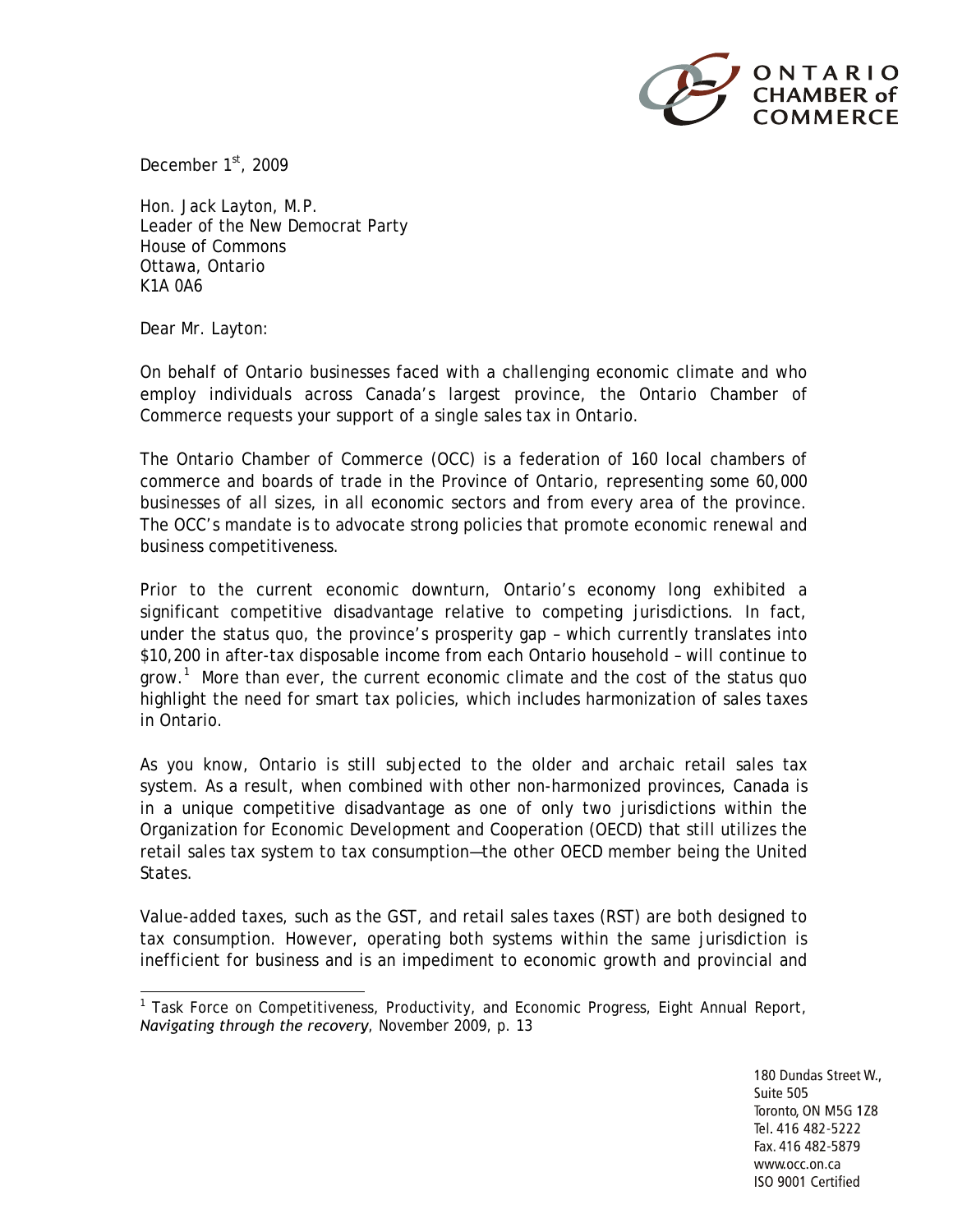national prosperity. The latter point has been highlighted many times by economists and researchers, as harmonizing sales taxes is a significant means for Ontario to be more competitive for business investment; thereby closing the prosperity gap.

The most recent research comes from Dr. Jack Mintz, the Palmer Chair of Public Policy at the University of Calgary and former President and CEO of the C.D. Howe Institute. According to his study, Ontario's comprehensive tax reform proposals, which include a harmonized sales tax (HST), will result in a significant boost to our economy. Specifically, the reform will create 591,000 new jobs; increase much needed capital investment by \$47 billion; and increase annual incomes by 8.8 per cent over the next decade.

Last year, the OCC commissioned an in-depth research report, Made in Ontario: A Case for Sales Tax Harmonization, which clearly quantifies the benefits of a harmonized sales tax, while taking into account the impact on all sectors of the economy. We invite you to review the report, as well as additional information, at [www.taxharmonization.ca.](http://www.taxharmonization.ca/)

Not surprising, therefore, federal governments over the past 20 years have expressed a willingness to work with provinces who wish to harmonize their sales taxes, providing an important window of opportunity to improve the standard of living through a stronger economy. Ontario and British Columbia have seized on this opportunity by announcing plans to harmonize their sales taxes on July 1st, 2010.

This smart tax policy will lower the cost of operating businesses, as well as dramatically reduce the cost of business investment – investment that modernizes and strengthens Ontario and supports employment. Moreover, harmonization will reduce business administrative costs, which are estimated at \$500 million annually, and remove hidden taxes which are ultimately borne by consumers.

Without a single sales tax in Ontario, businesses will continue to struggle as they face greater competitive pressures from around the world, and lag with regards to growth relative to other jurisdictions as the global economy recovers. Moreover, according to Don Drummond, Chief Economist at the Toronto Dominion Bank, the absence of a single sales tax in the wake of a historic fiscal deficit puts at risk the significant income tax relief included in Ontario's reform. These tax cuts – \$10.6 billion for individuals and \$4.5 billion for business – are needed now more than ever by employers and families.